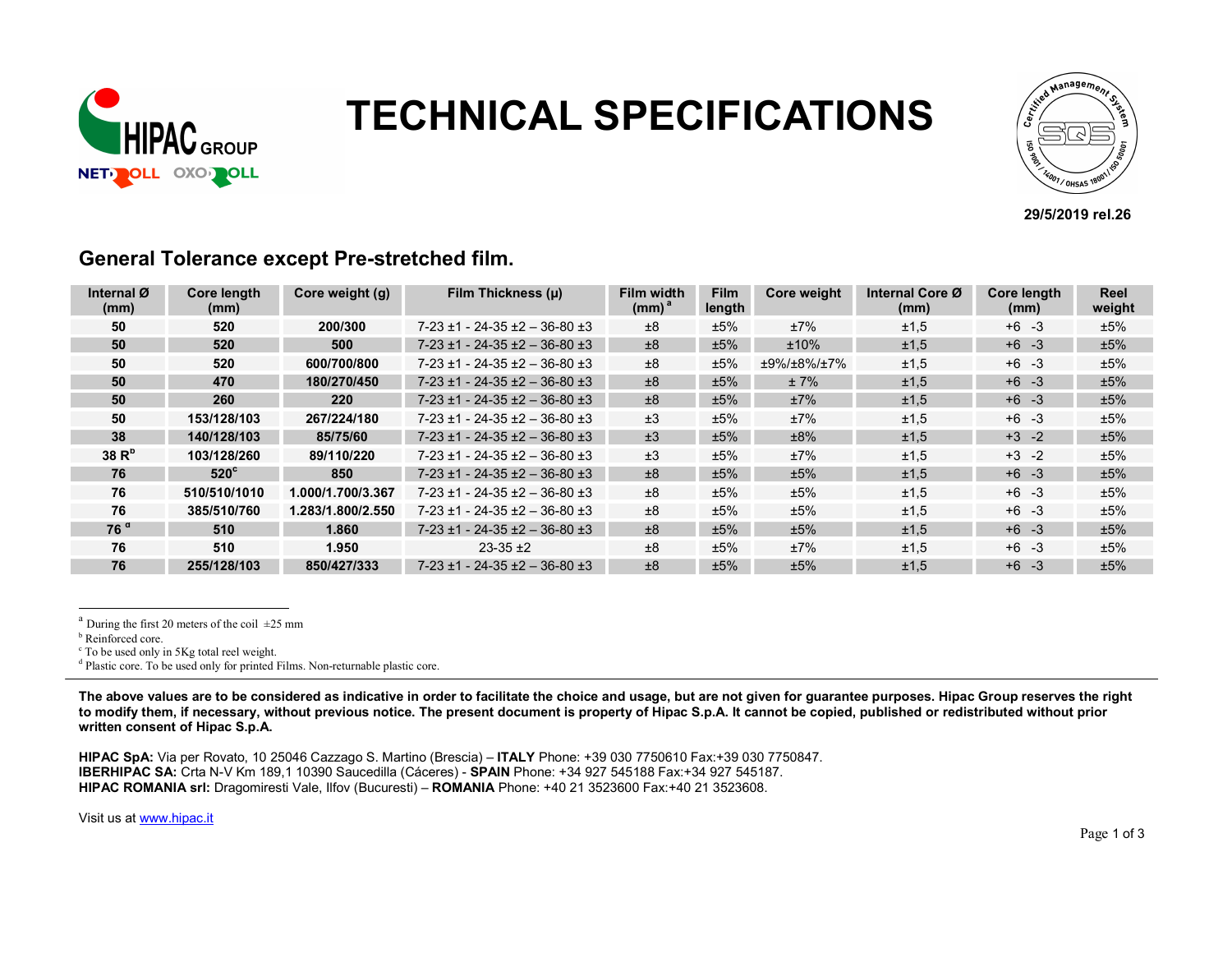

## TECHNICAL SPECIFICATIONS



#### 29/5/2019 rel.26

#### Pre-stretched film Tolerance.

| Internal Ø | Core length            | <b>Film Average Thickness</b> | <b>Film width</b> | <b>Film</b> | Core   | Internal Core Ø | Core length | <b>Reel</b> |
|------------|------------------------|-------------------------------|-------------------|-------------|--------|-----------------|-------------|-------------|
| (mm)       |                        |                               | (mm)              | length      | weight | (mm)            | (mm)        | weight      |
| 76         | 460 mm weight 1,533 Kg |                               | ±10               | ±7%         | ±5%    | ±1,5            | $+6$        | $±7\%$      |
| 50         | 470 mm weight 0,27 Kg  |                               | ±10               | ±7%         | ±7%    | ±1,5            | $+6$        | $±7\%$      |
| 50         | 470 mm weight 0,45 Kg  |                               | ±10               | ±7%         | ±7%    | ±1,5            | $+6$        | ± 7%        |

#### "Sunlight Resistance" for the printing on printed film.

|         |          |          | June-July-August September-April-May October-November-March December-January-February |
|---------|----------|----------|---------------------------------------------------------------------------------------|
| 40 davs | 120 days | 240 davs | 720 davs                                                                              |

• The above mentioned values (tested with instrument XENOTEST 150 S) are considered with the sunlight in the range of the Washington meridian; Exposure from 9:00 to 15:00.

Although HIPAC uses colours with "Light Resistance" index 7 for printing but due to the fact that the film can be exposed under innumerable situations which mean uncontrolled solar radiation quantities absorbed, HIPAC does not guarantee the duration and appearance of the printing in printed films.

### Printed film Tolerance.

For printed films the printing width and/or height can vary, depending on the thickness, by 5%.

The above values are to be considered as indicative in order to facilitate the choice and usage, but are not given for guarantee purposes. Hipac Group reserves the right to modify them, if necessary, without previous notice. The present document is property of Hipac S.p.A. It cannot be copied, published or redistributed without prior written consent of Hipac S.p.A.

HIPAC SpA: Via per Rovato, 10 25046 Cazzago S. Martino (Brescia) – ITALY Phone: +39 030 7750610 Fax:+39 030 7750847. IBERHIPAC SA: Crta N-V Km 189,1 10390 Saucedilla (Cáceres) - SPAIN Phone: +34 927 545188 Fax:+34 927 545187. HIPAC ROMANIA srl: Dragomiresti Vale, Ilfov (Bucuresti) – ROMANIA Phone: +40 21 3523600 Fax:+40 21 3523608.

Visit us at www.hipac.it